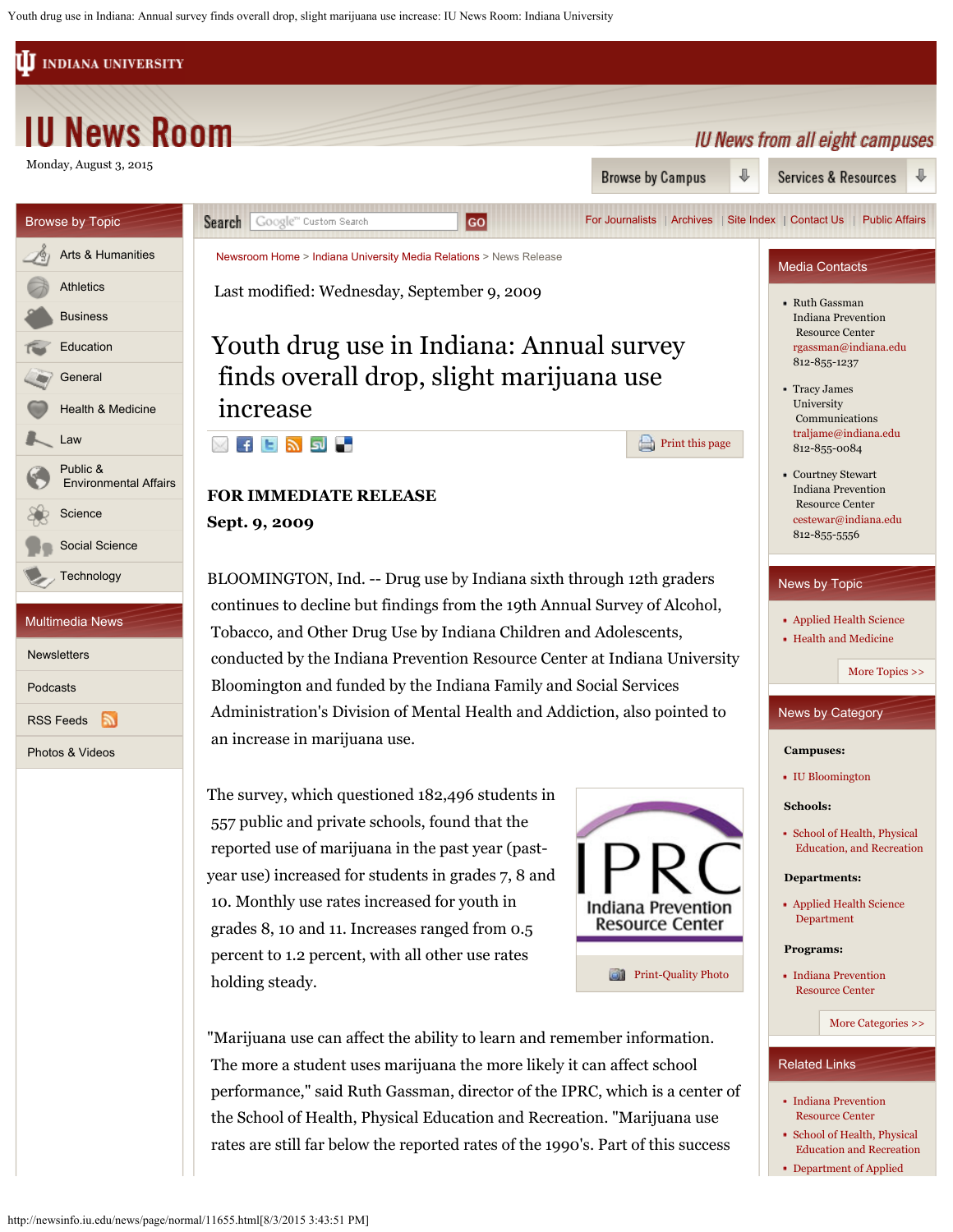can be attributed to communities across Indiana making decreasing adolescent drug use a priority."



Ruth Gassman **[Print-Quality Photo](http://newsinfo.iu.edu/asset/page/normal/5322.html)**  Among students in Grade 11, the past-month use of injecting drugs with a needle increased to 1.3 percent, an all-time high. Since the item was introduced in 2001, there has been a gradual upward trend in grades nine through 12, but this appears to have begun leveling off.

"This type of drug use remains a concern in part because injection drug use is strongly correlated

 with the transmission of secondary infections such as human immunodeficiency virus (HIV), hepatitis B and hepatitis C," Gassman said.

For the first time, the annual survey asked respondents to specifically identify the substances they injected using a needle or syringe. Students in grades seven through 12 reported heroin to be the most frequently injected drug. When asked about re-use of needles and syringes, the most frequently reported response for all grades was, "No, I do not re-use them."

"Unfortunately, among the 2,602 students who reported injection drug use, at least one out of five reported re-use of needles without cleaning them," Gassman said.

The IPRC makes the survey results available to local and state agencies to use in their planning with respect to the



 use of alcohol, tobacco and other drugs (ATOD), gambling behaviors, and risk and protective factors.

"This data allows communities to use epidemiological data to drive their drug prevention efforts and programs. Communities also use this information to evaluate programs. More and more federal and private grants are requiring data in order to fund community initiatives," Gassman said.

Gina Eckart, director of the Division of Mental Health and Addiction, said

## [Health Science](http://www.indiana.edu/%7Eaphealth/)

[19th Annual Survey of](http://www.drugs.indiana.edu/)  [Alcohol, Tobacco, and](http://www.drugs.indiana.edu/)  [Other Drug Use by Indiana](http://www.drugs.indiana.edu/)  [Children and Adolescents](http://www.drugs.indiana.edu/)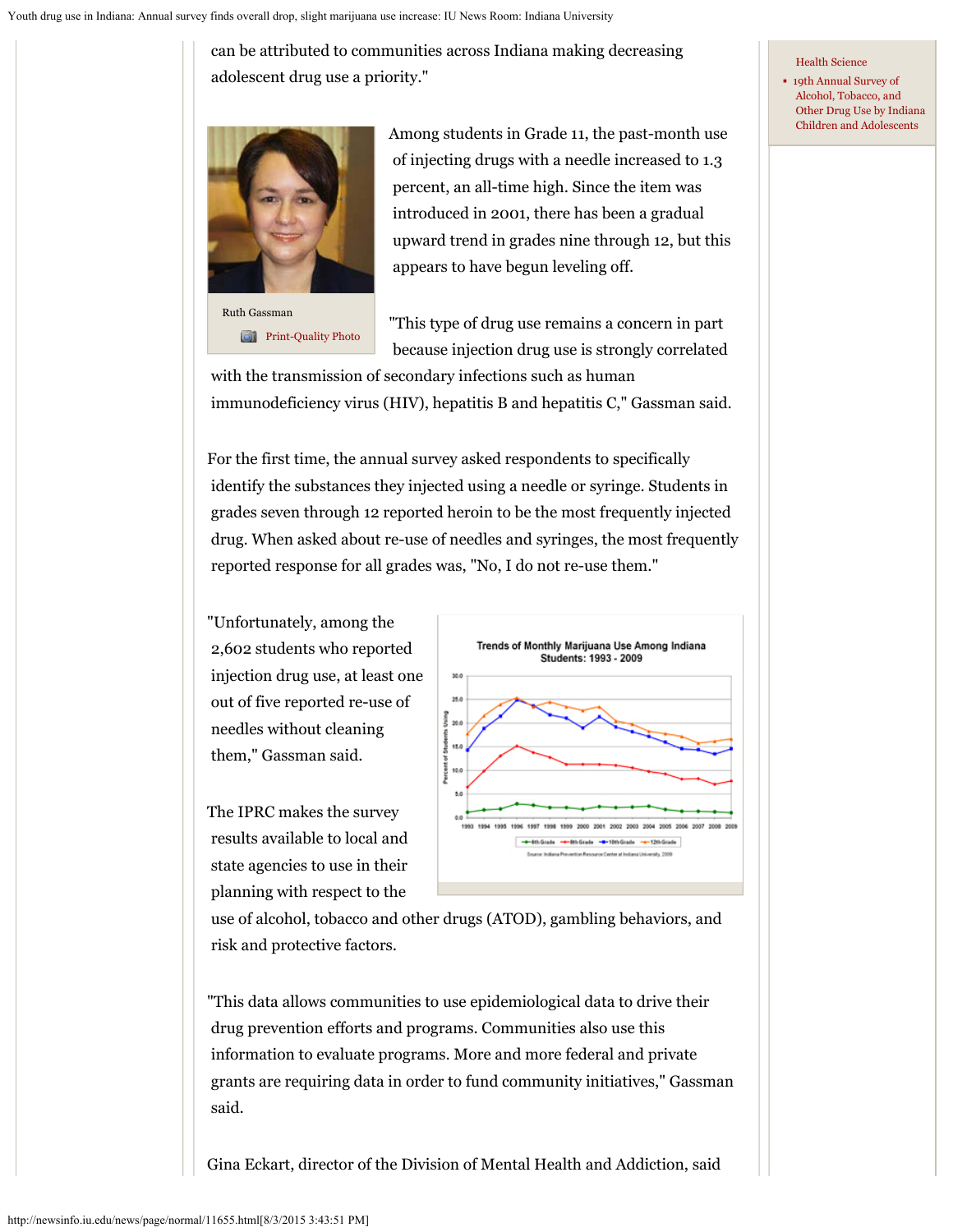DMHA has been working with schools and communities around Indiana to build safe and healthy communities by offering evidence-based programs that prevent the use of alcohol, tobacco and other drugs among our youth.

"DMHA is pleased to see the prevention efforts we support are making strides in Indiana," she said.





[http://www.drugs.indiana.edu](http://www.drugs.indiana.edu/). For a PDF of the graphs in this release, visit [http://www.indiana.edu/~iunews/MarijuanaUse.pdf](http://www.indiana.edu/%7Eiunews/MarijuanaUse.pdf) and

[http://www.indiana.edu/~iunews/BingeDrinking.pdf](http://www.indiana.edu/%7Eiunews/BingeDrinking.pdf). For a graph showing survey results related to smokeless tobacco, visit

[http://www.indiana.edu/~iunews/SmokelessTobacco.pdf](http://www.indiana.edu/%7Eiunews/SmokelessTobacco.pdf). The following are major points from the survey results:

- **Decreased use.** The prevalence rates for several substances including psychedelic drugs, cocaine, crack, inhalants, and amphetamines decreased across multiple grade levels.
- **Held steady.** Lifetime, annual and monthly use of alcohol, as well as binge drinking, decreased or held steady for students in all grades. Compared with last year, the reported usage of methamphetamine either held steady or declined across all grade levels. These results are consistent with a trend in decreasing methamphetamine use seen since the item was introduced to the survey in 2005. With a few exceptions, the rates of Ritalin or Adderall use held steady or was lower this year compared with last year.
- **Race and ethnicity.** In most categories, Indiana monthly use rates were lower than the national average. However, the researchers did find that black students in Indiana had higher rates of smokeless tobacco, binge drinking and cocaine use relative to their national counterparts. Indiana's Hispanic students had a higher rate of cigarette and smokeless tobacco use.
- **Gender breakdown.** Males were the majority of users of most drugs in almost every grade. Six drugs had a female majority of users in grades 6 through 9. These drugs were mostly prescription and over-the-counter